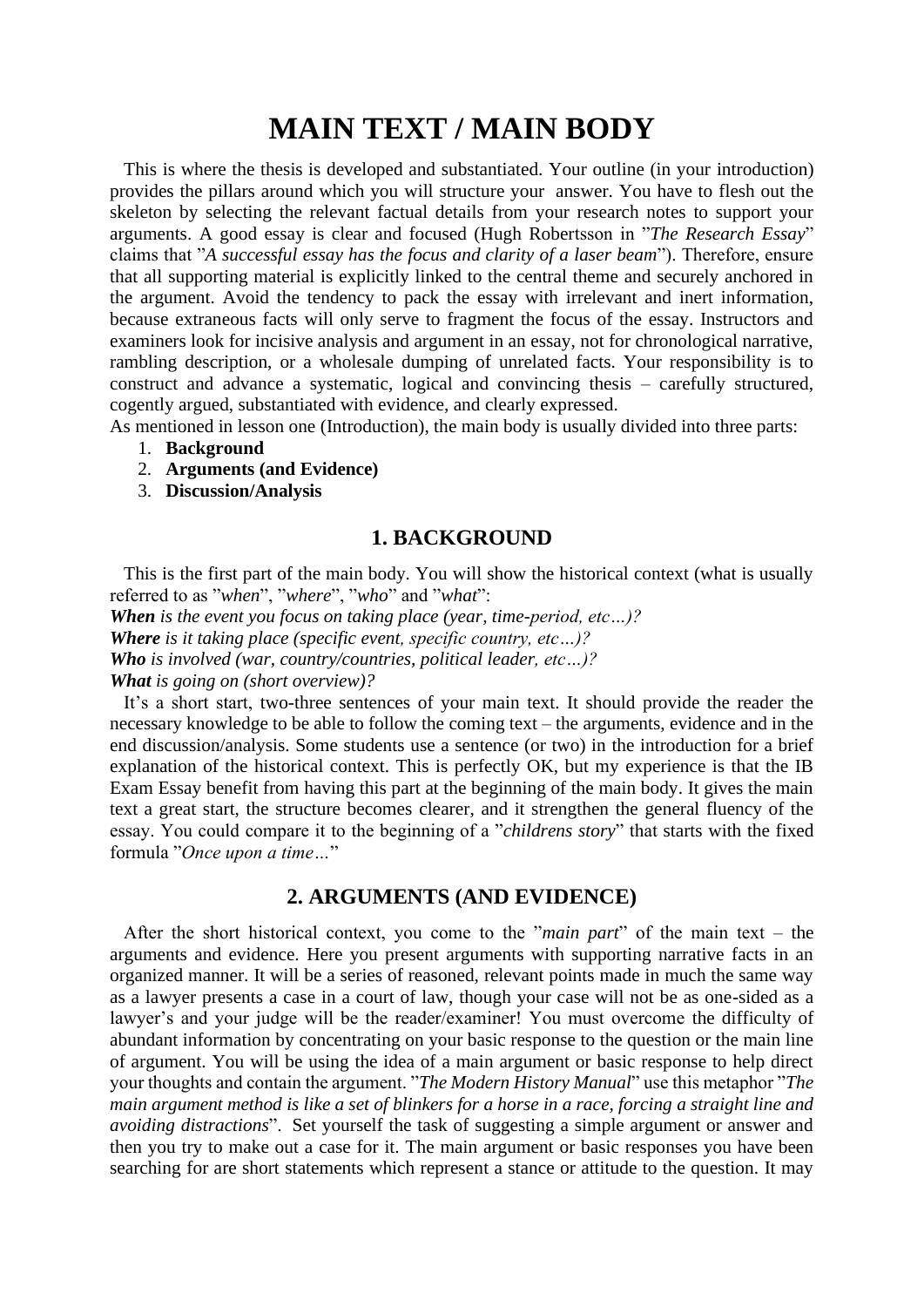be that you have chosen a difficult argument to support or defend. You will find that out as you arrange the information or evidence to back it up. Try to limit yourself to the six (more or less if necessary) most important reasons or pieces of evidence which support your suggested answer. To be able to create good arguments you need to *select* the information or facts *relevant* to the question and present it in *a logical argument.*

**SELECTION:** When writing a history essay, most people have more *facts* or knowledge available than they can conveniently use. If you have twenty pages of notes, it is obvious that not all of those twenty pages can go into your essay! The simple answer is that you must select information from your notes to suit the question. This may appear obvious, but it is surprising how many essays are spoiled because students include too much information, particularly information which is not relevant or does not suit their argument. Sometimes students repeat facts or information in a slightly different way. Piling up information for the sake of it can reveal a lack of understanding. In short, what you leave out of an essay can be as important as what you put in! In "*The Modern History Manual*" the authors (*Cloake, Crinnion & Harrison*) write "*It is better to kill the reader with kindness by selecting information for him than to batter him to death in a flurry of factual blows!*". They continue "*To think of it another way, if you were asked to mend a broken chair you would not use every tool you had just for the sake of showing that you had them*". So, it is with information in an essay. You only need to use the information that is suitable or relevant to that particular essay. Some pieces of information must go unused despite the fact that you have them available. Do not be lazy or shy about information; exploit your notes. Their value is determined by your particular purpose or essay. Be ruthless with your notes. Vigorously re-organize and select the information for the best effect to suit your planned answer.

**RELEVANCE:** Having agreed that some form of selection must take place, how do we go about selecting? The inclusion or exclusion of information is decided by our historical experience which is gained by reading, discussion and thought. The more you practice the better you will become at selecting historical information to suit firstly your essay and secondly your argument. The vital thing to do is to make sure that the reader understands *why* you are including a particular piece of information. Here we are dealing with the difference between *implicit and explicit relevance.* The relevance is implicit when it is left to the reader to appreciate the importance of a point within that particular answer. Explicit relevance is where the writer plainly states the importance of a point in relation to the question being dealt with. When students fail to make explicit the relevance of a piece of information, they are usually seen as not understanding or merely relying on memory. Explain clearly why you have included pieces of information. Make their relevance to your essay title or line of argument obvious. Reconsider, at various points in the essay, both the implications of the title and the actual wording of it. This should prevent wandering and waffle in your answer. Never assume the reader will know what you are referring to. The reader needs to be guided through the information you have selected. It is interesting to see a professional historian reminding the reader *explicitly* of the relevance of his facts, analysis and discussion.

Example of *explicit relevance* from **Henry Pelling's** book "*Popular Politics and Society in Late Victorian Britain*" (2nd edition London 1979) the author examines some of the problems of using the concept of a "*Labour aristocracy*". Pelling's central idea is that the value of this concept is variable, and its use need s care. In Pelling's contribution to the Labour aristocracy debate the reader is reminded explicitly of the author's position by comments like:

1. "*Only in the 1840's and later did the situation begin to improve markedly; and the class which now emerged into comparative prosperity was not an elite of labour aristocrats but a more homogenous class of factory workers…*" (Page 47)